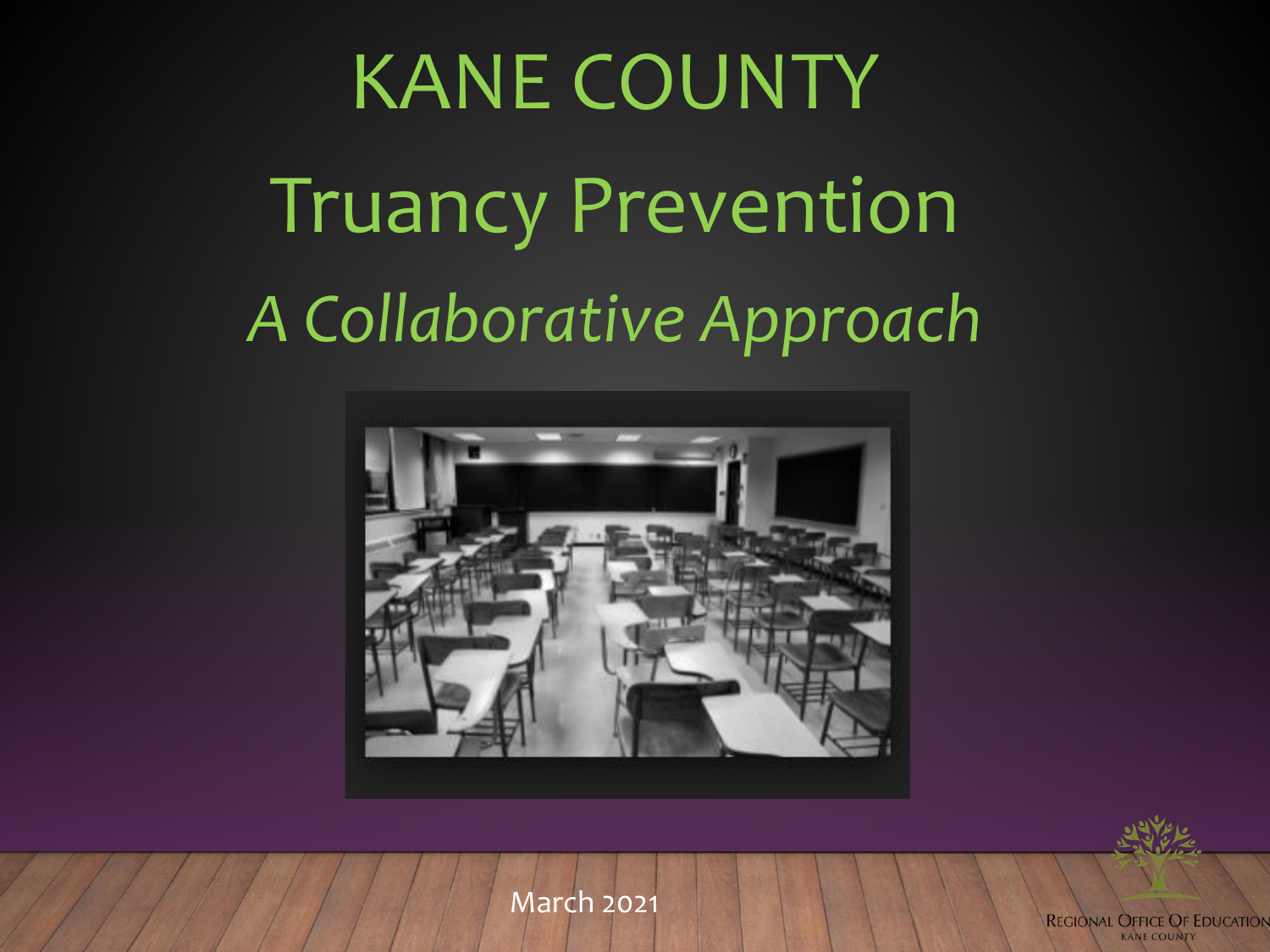# AGENDA

- General Information
- Collaborative Approach
- Truancy Definition
- Interventions
- Referral Process

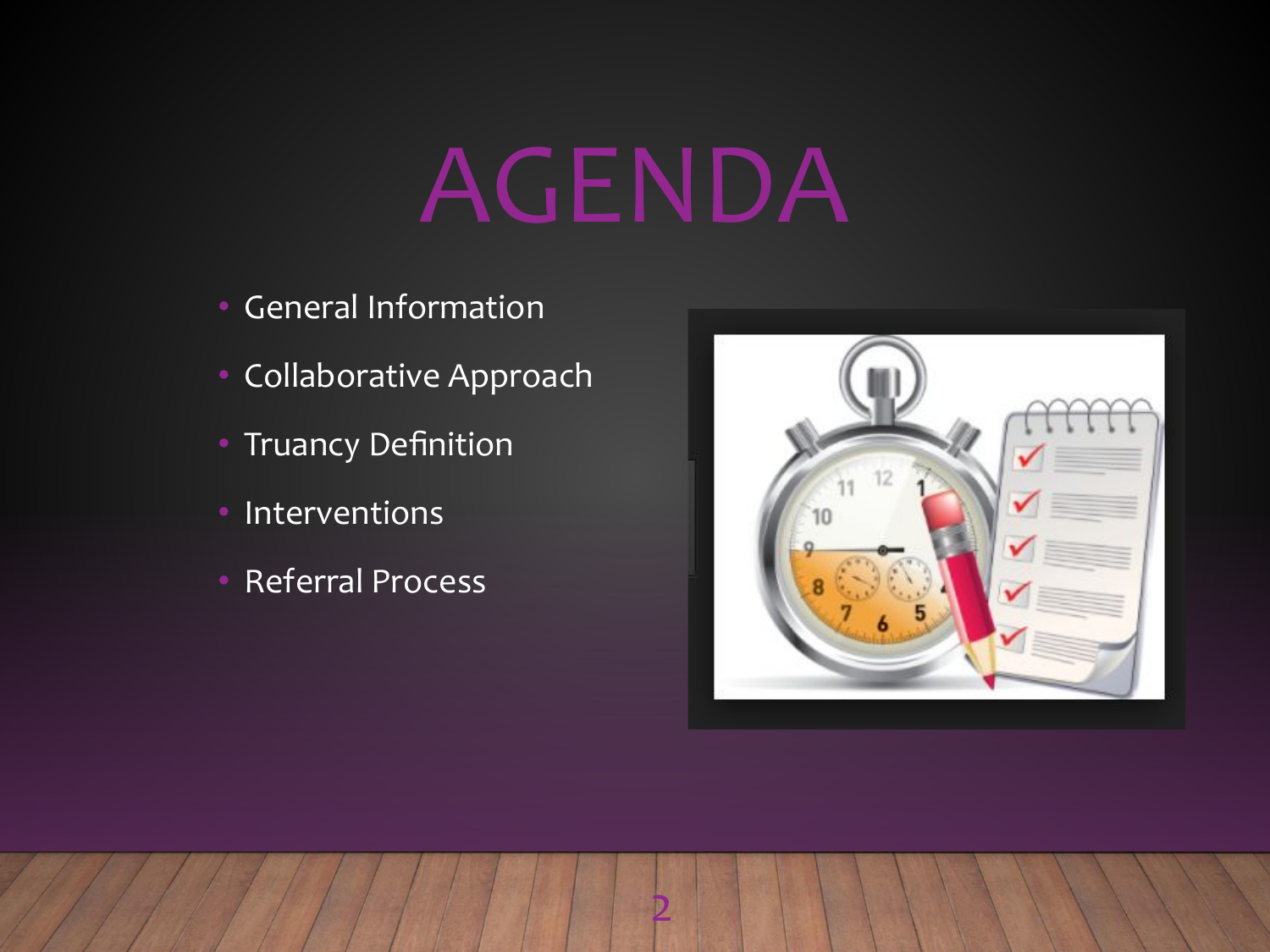### COMPULSORY SCHOOL ATTENDANCE

3

- Child Labor Laws
- Early 1800's
- Prevent Unsafe Conditions for Children
- Continues to be an issue in other countries today
- Public School System is Valuable Component of Democracy
- Video Preview
	- <https://youtu.be/HpbumLeXcwY> Standing on

#### Imagine if your elementary age child working here?



Standing on Unstable Surface with Moving Parts

Machinery with No Shoes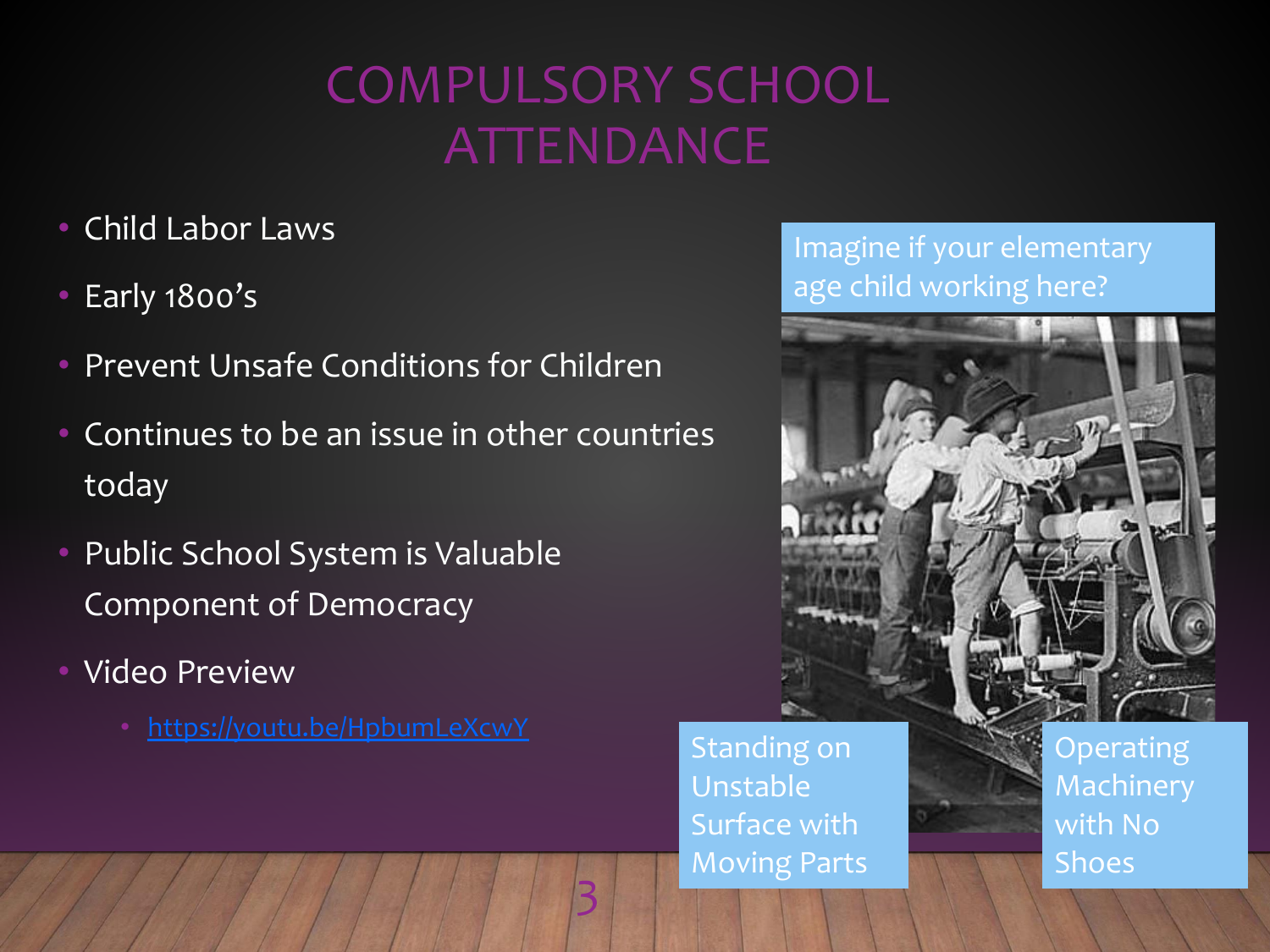#### KANE COUNTY REGIONAL OFFICE OF EDUCATION

- Located at 28 North 1st Street, Geneva
- Regional Superintendent: Pat Dal Santo
- Assistant Regional Superintendent: Deanna Oliver
- Our mission is to advocate for education, provide leadership, perform regulatory functions, and coordinate state and local services for educators, school districts and the community.



4



**REGIONAL OFFICE OF EDUCATION KANE COUNTY**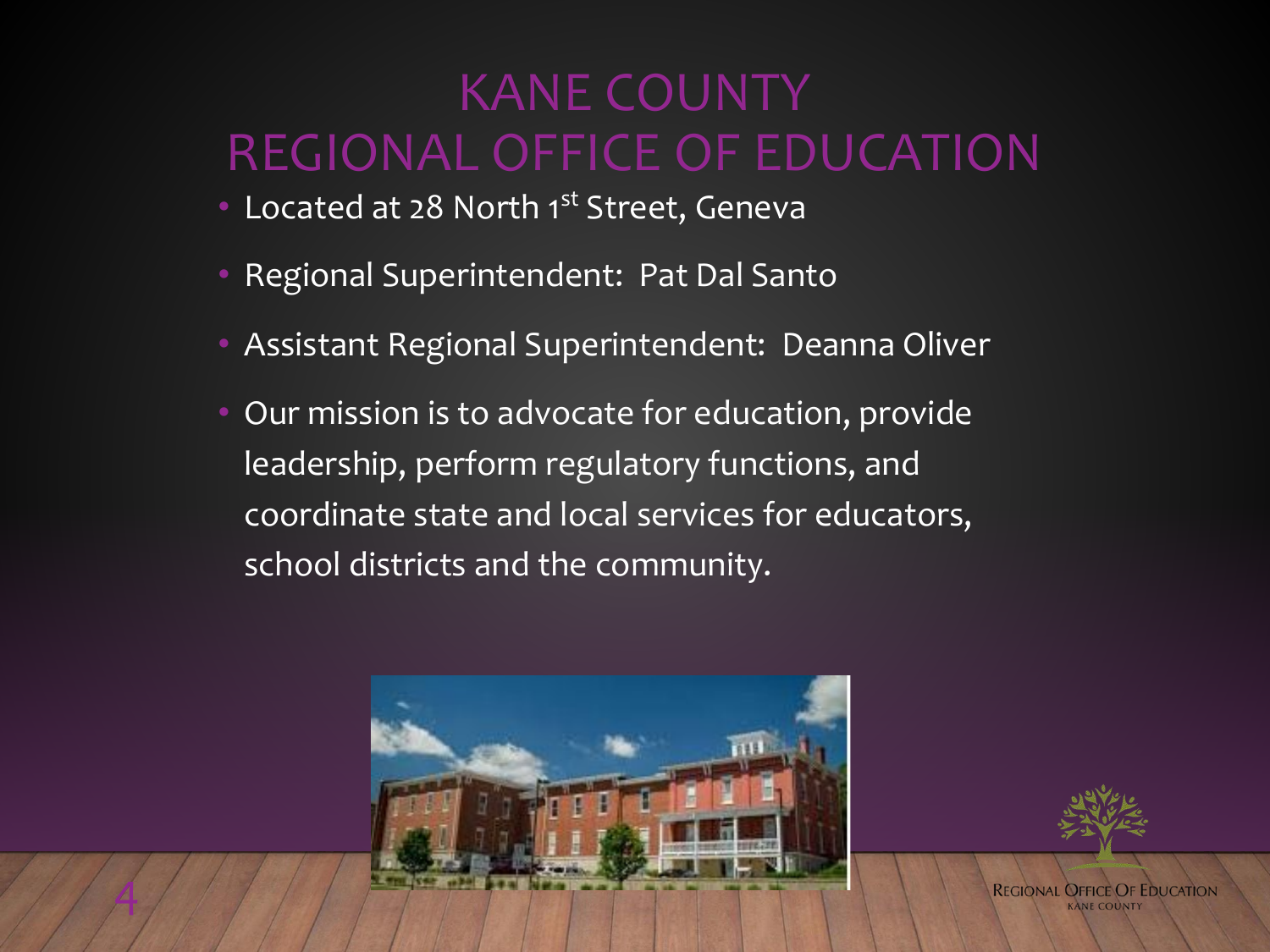#### REGIONAL OFFICES OF EDUCATION FUNCTIONS

- Teacher Licensure
- High School Equivalency Testing/GED
- **Fingerprinting**
- Educator Professional Development
- School District Compliance
- Health Life Safety in School Buildings
- School Transportation Training
- Support Alternative Schools (Districts & Juvenile Justice Center)
	- Truancy & Homeless Outreach
	- Technology Support
	- Community Advocate for Education
	- Facilitate Grants

**Host Network Meetings** 

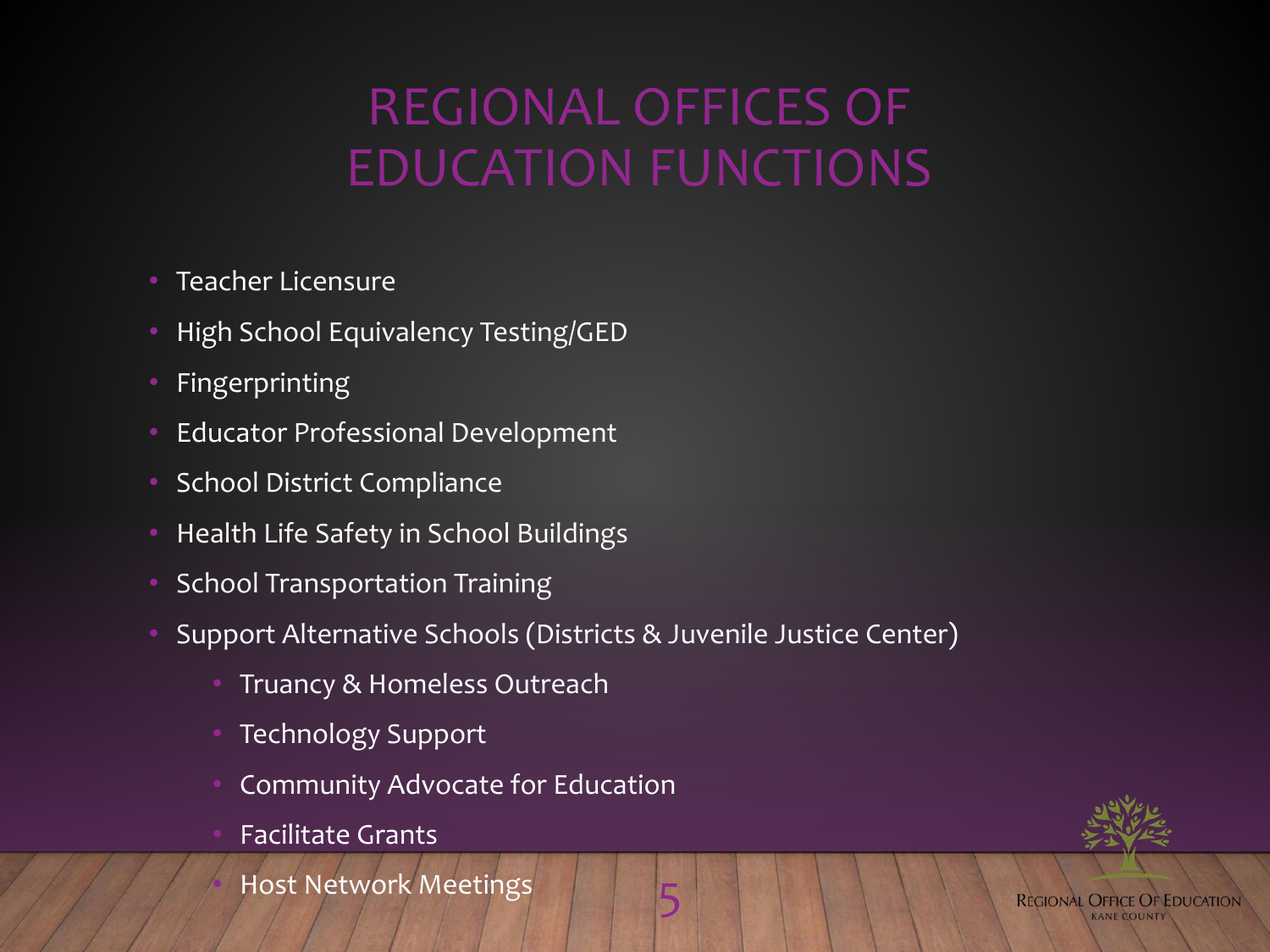#### KANE COUNTY ROE YOUTH OUTREACH STAFF

- **Josh Axelsen**, Coordinator of Alternative Programs [jaxelsen@kaneroe.org](mailto:jaxelsen@kaneroe.org)  630-444-2967
- **Kari Glenn**, Youth Outreach - [kglenn@kaneroe.org](mailto:kglenn@kaneroe.org)  630-444-2968
- **Erin Hurley**, Youth Outreach - [ehurley@kaneroe.org](mailto:ehurley@kaneroe.org)  630-444-3157
- **Belvin Jordan**, Youth Outreach [bjordan@kaneroe.org](mailto:bjordan@kaneroe.org) 630-444-2970
- **Alex Moreno**, Youth Outreach [amoreno@kaneroe.org](mailto:amoreno@kaneroe.org)  630-444-2969
- **Angela Smith**, Youth Outreach - [asmith@kaneroe.org](mailto:asmith@kaneroe.org)  630-444-2969
- **Deb Dempsey**, Homeless Education [ddempsey@kaneroe.org](mailto:ddempsey@kaneroe.org)  630-444-2974
- **Eleanor Morris,** Administrative Assistant School Transportation, Home School, Truancy, and Juvenile Drug Court - [emorris@kaneroe.org](mailto:emorris@kaneroe.org) - 630-444-3401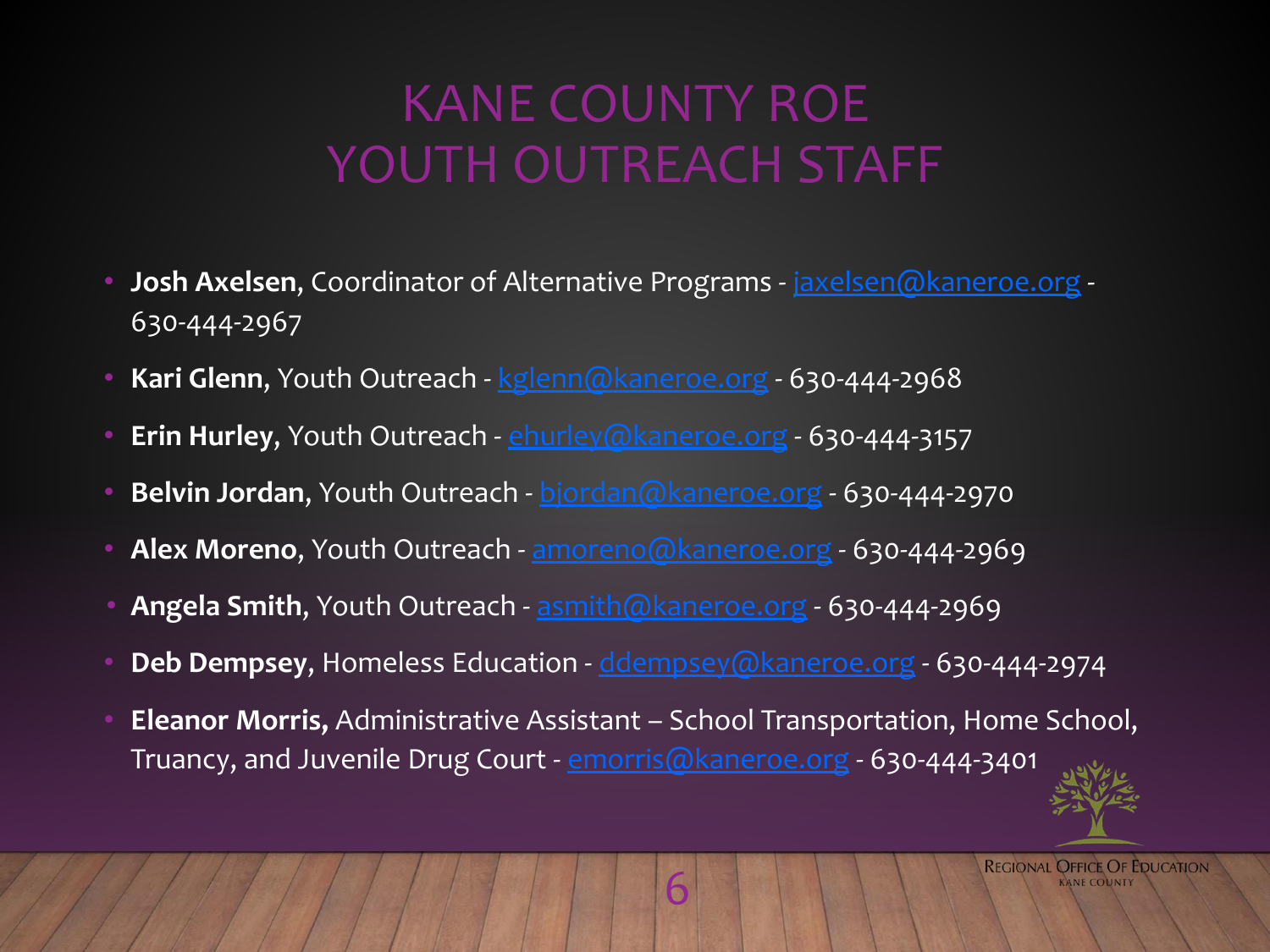www.kaneroe.org/alternative-programs/truancy-prevention/

#### **ALTERNATIVE PROGRAMS»**

#### **Truancy Prevention**

Looking to file a referral to our office? Please click here to use our new secure, digital truancy form for submissions. \*Firefox, Google Chrome & Safari web browsers preferred\*

Locate Your Outreach Worker

2016-2017 Digital Truancy Referral

#### 2016-2017 Truancy Manual

The Kane County Truancy/Dropout Prevention/Intervention Program provides services for a multi-cultural, diverse community. The Program is a coordinated effort between all of the local school districts in the county, local governmental agencies, community agencies, social service agencies, and the Regional Office of Education.

Our program receives referrals from our local schools. Each individual case receives a variety of program option services that include, but are not limited to: youth outreach services (school visits, home visits, educational monitoring, advocacy, individual therapy, family therapy, community agency referrals, parenting education, etc.), case management, court liaison, prevention education and dropout intervention services.

All grade levels are served with intensive intervention/prevention services targeted for chronic truants. These include development of an individual service plan, diagnostic profile needs, case management, goal setting, connection to the community services, advocacy, supportive parental involvement including home visits, family and group counseling and reinforcing positive attendance per student, per family, and per school.

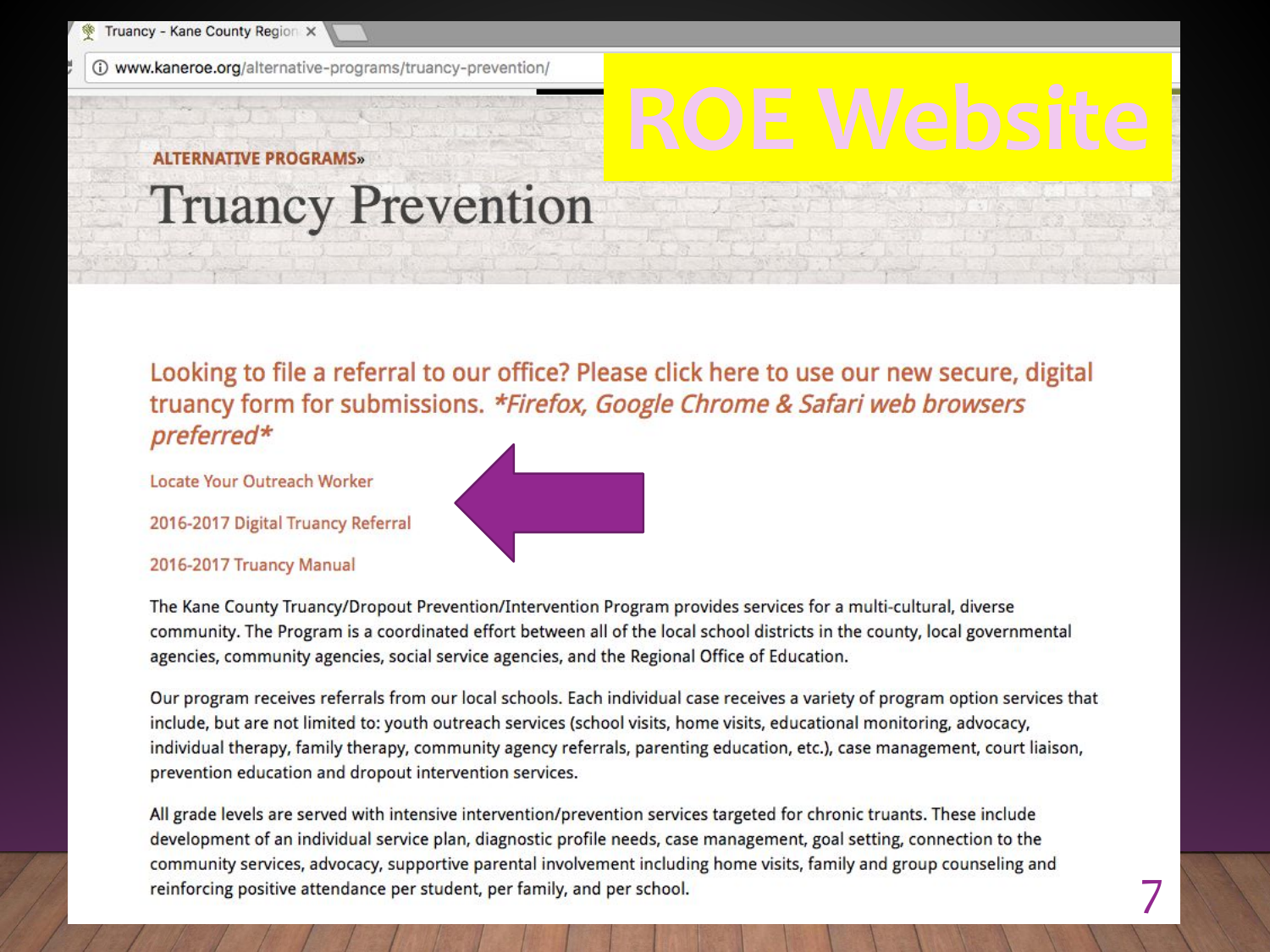### PARTNERS IN TRUANCY PREVENTION











8

REGIONAL OFFICE OF EDUCATION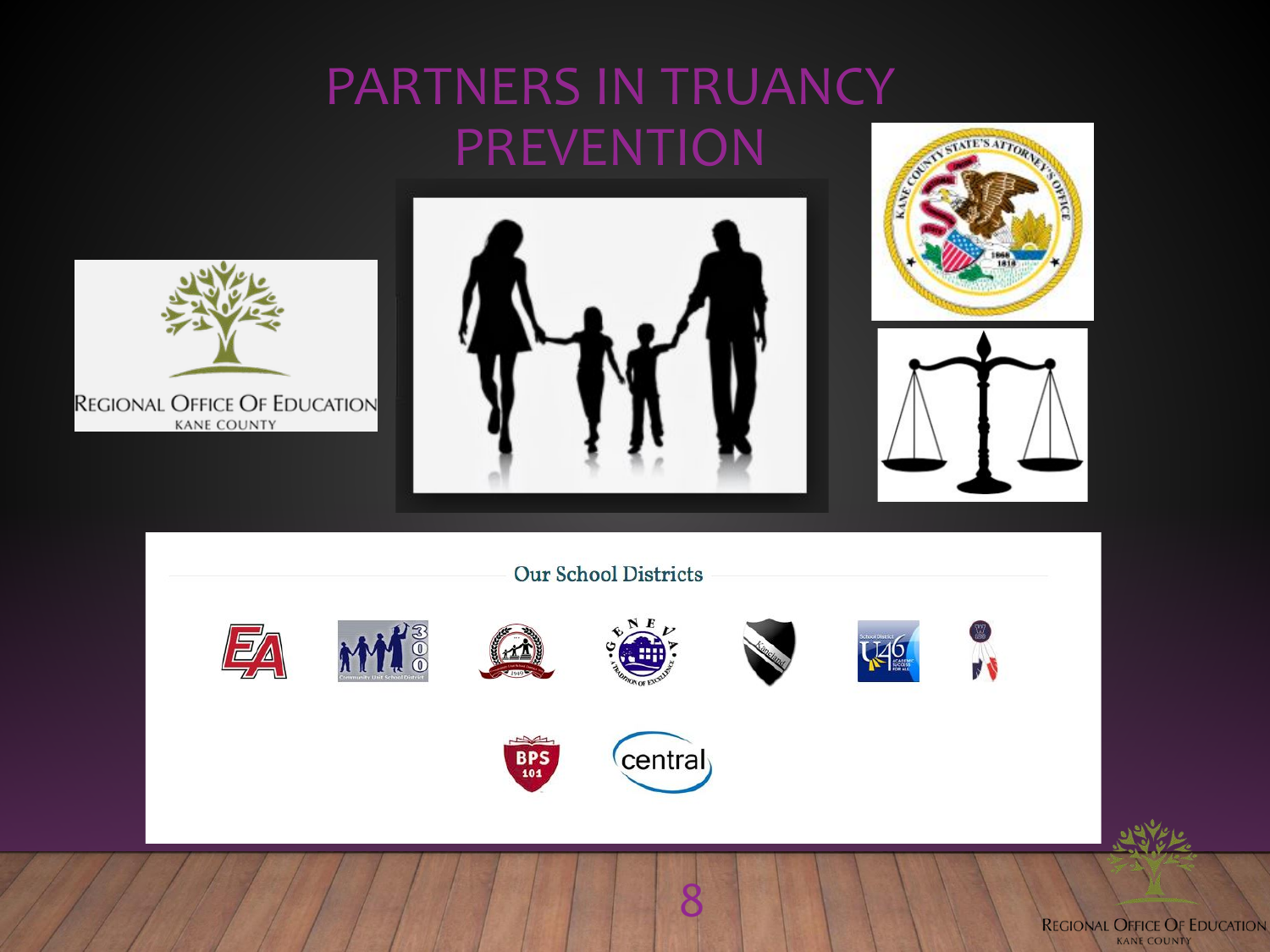# ROLES

 $\mathsf{b}$ 

- Families
- Schools/ School Districts
	- Exhaust Interventions
	- Refer Early!
	- Provide insight beyond attendance records
- ROE
	- Verification and case screening
	- Individualized Service Plans
	- Provide post-adjudication case management
- State's Attorney's Office
	- Screen cases
	- Draft petitions
	- Prosecute Minors and Parent



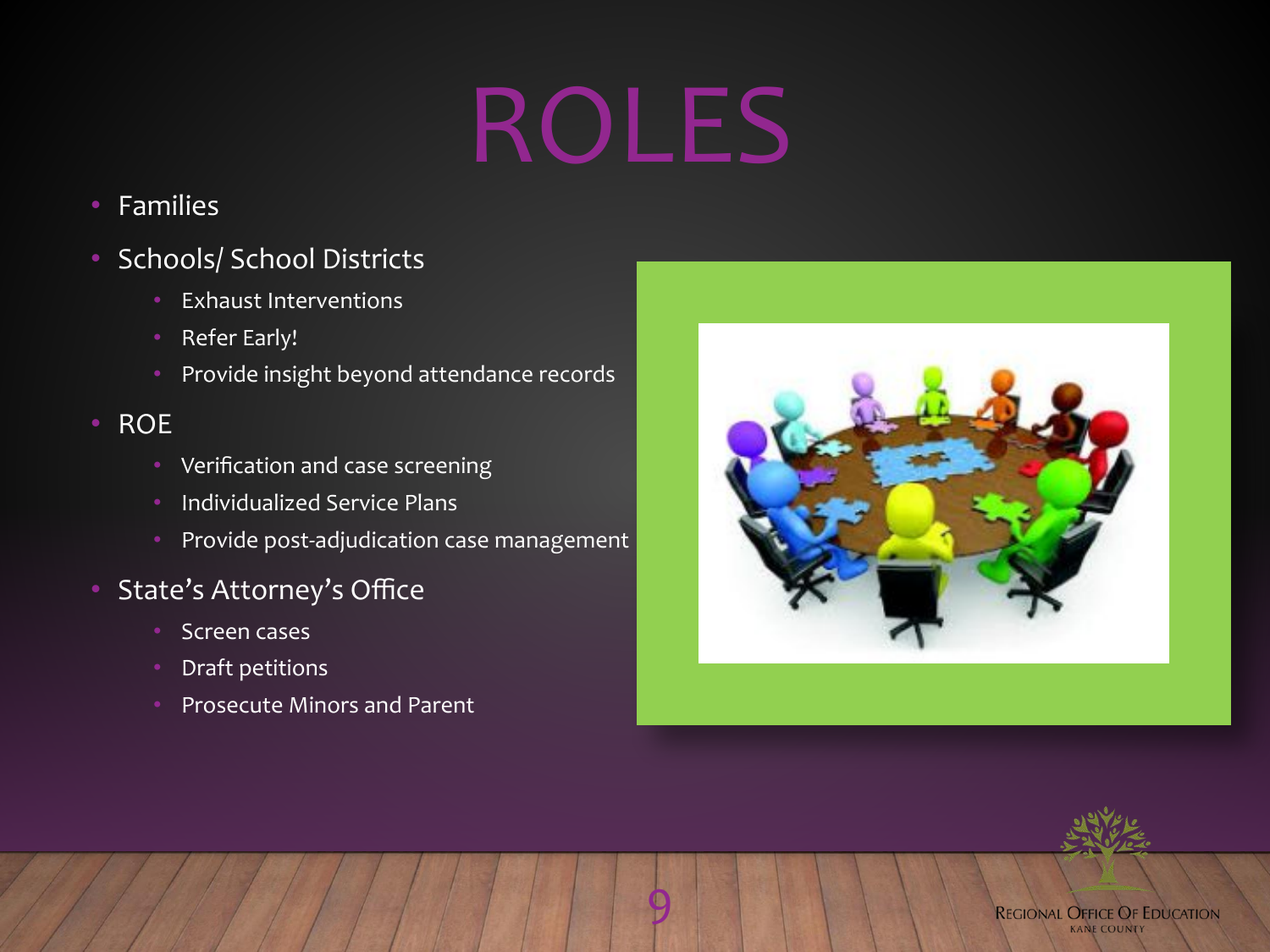### WAYS FOR PARENTS SUPPORT EXCELLENT ATTENDANCE

- Healthy Habits
	- Structured Routines
	- Starting the Day
	- Eating Breakfast
	- Sleep
	- Turn off the electronics & monitor Internet usage
	- Surround your children with positive role models



Encourage children to discuss their concerns with parents and the school staff.

- Homework
- **Anxiety**
- Conflict
- Non-Negotiable Expectations—Discuss and Remind
- Communicate with Teachers, Counselors, and Administrators
- Utilize School & Community Resources
	- www.kanecountyguide.org
	- https://vimeo.com/101425388

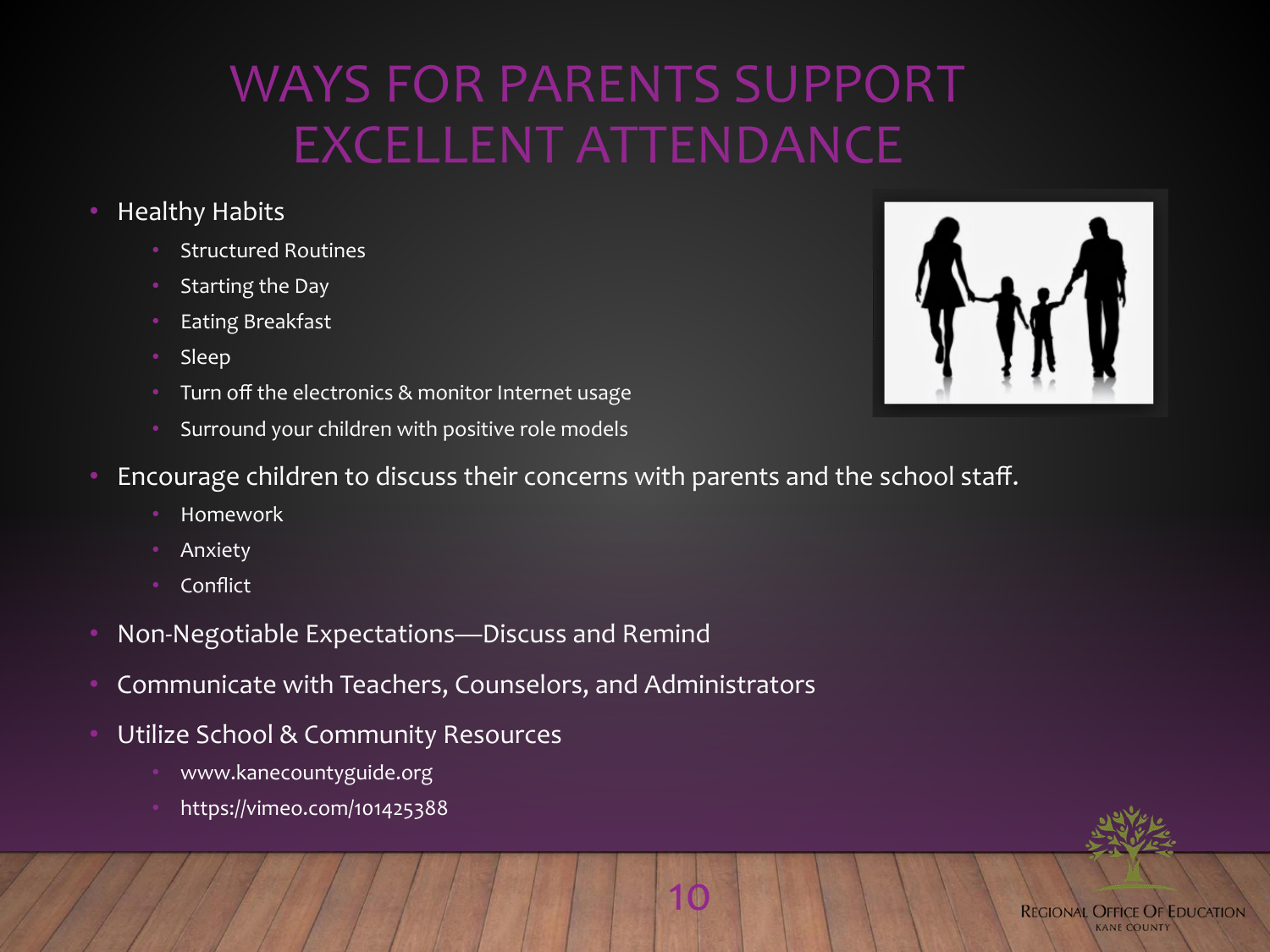## OTHERS INVOLVED IN TRUANCY PREVENTION?

- School District Staff
	- Administrators, Deans, Social Workers, Teachers, Bus Drivers, Attendance Clerks & Administrative Assistants
- Regional Office of Education
	- Outreach Workers, Coordinator of Alternative Programs, Assistant Superintendent
- State's Attorney's Office

11

• Assistant State's Attorneys



**REGIONAL OFFICE OF EDUCATION KANE COUNTY**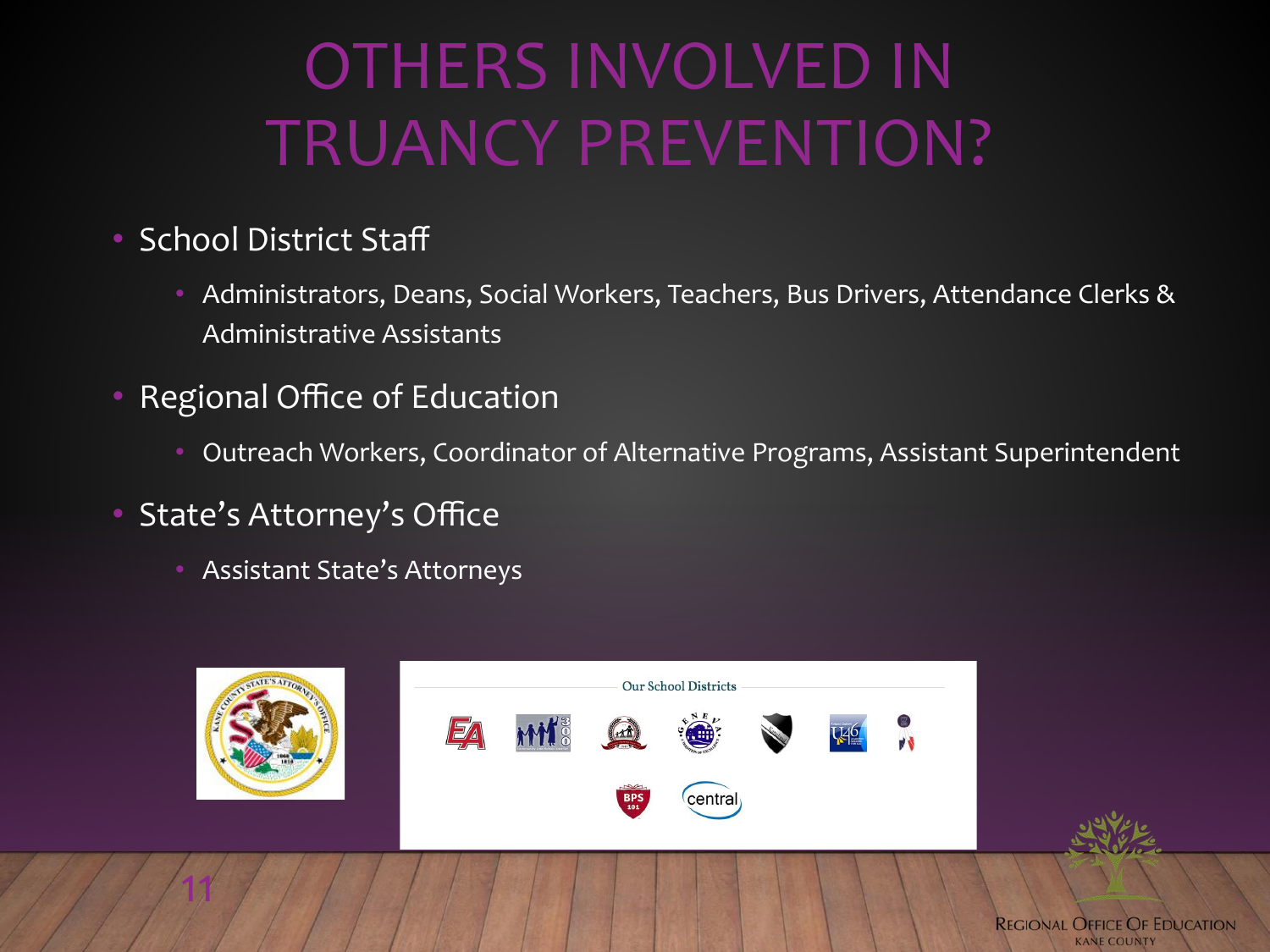### WHO IS A CHRONIC TRUANT?

A chronic truant is a student between ages 6 and 17 who is absent without valid cause 5% (9 days) or more of the last 180 school attendance days.

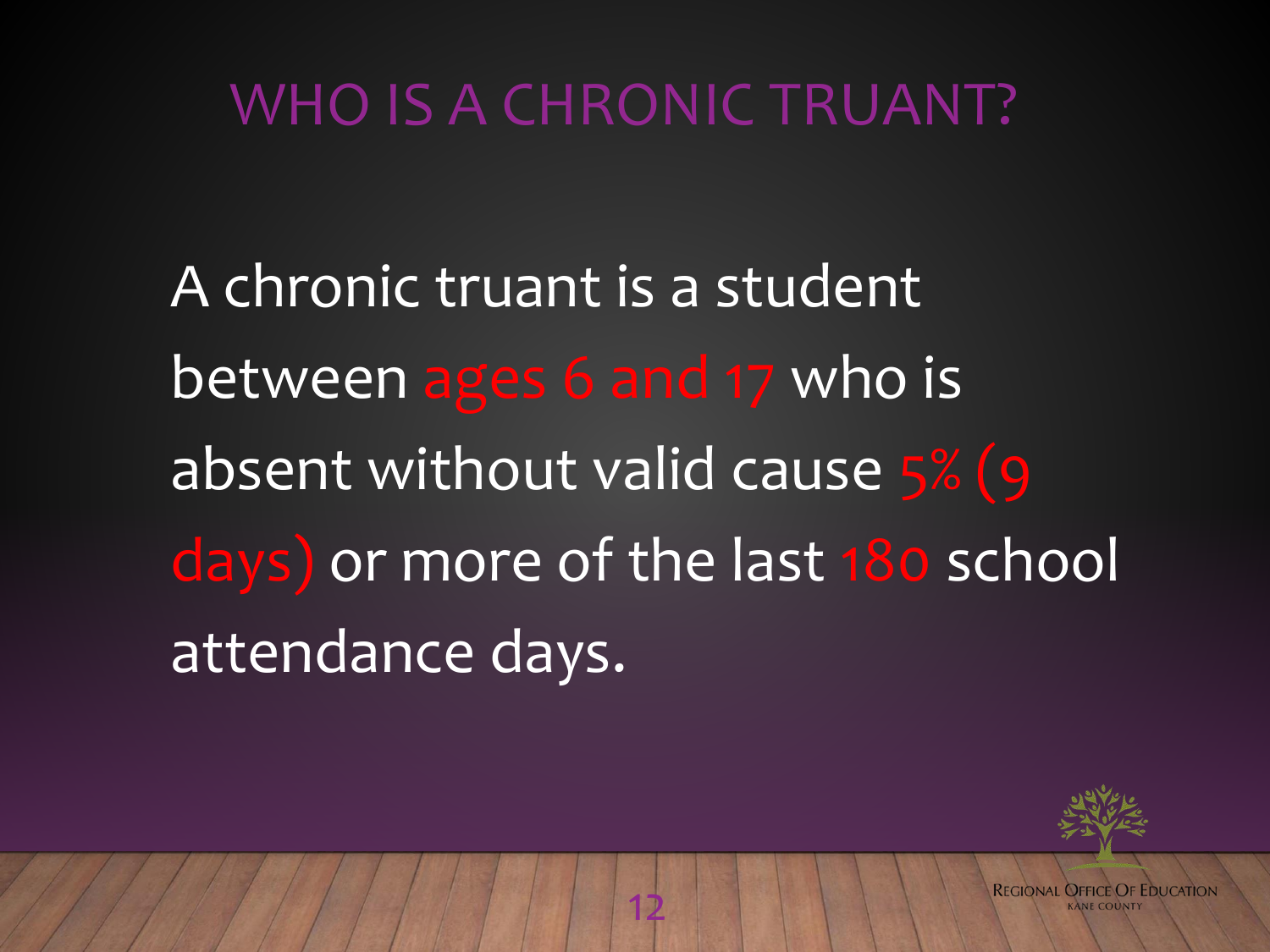# SCHOOL INTERVENTIONS

- Assessment of School Climate
- Universal Screening Practices
- Professional Development for School Staff
- Phone calls to parent
- Personalized Informational Attendance Letters
- Home visits
- Parent/student conference
- Utilize community based services
- Staffing with faculty teams
- Visits with school social worker
- **Mentoring**
- Attendance contract
- Consistent positive interventions with student
- Alternative programming



• Recommended Research: *Managing School Absenteeism at Multiple Tiers*-Dr. Christopher A. Kearney 13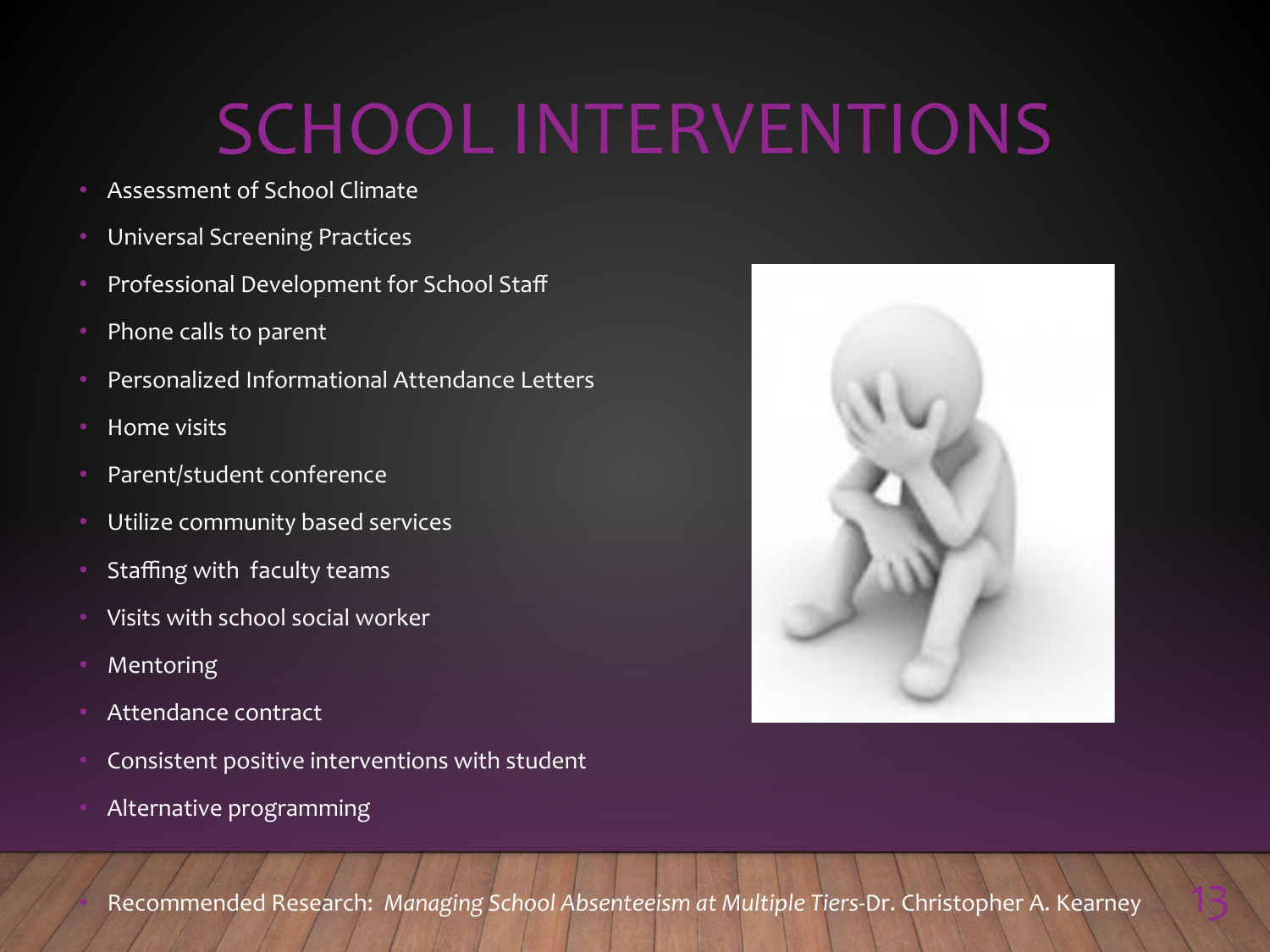## THE REFERRAL PROCESS

- Referrals to the ROE can be made online.
- Before a referral is made, the schools must provide and document 3 interventions with the student and family.
- Interventions are listed on the referral form. Any agencies or services that were contacted should be listed and contacts should be listed if available.
- The name of the truancy officer is listed with the referral, and a letter will be sent to the family once the referral is processed.

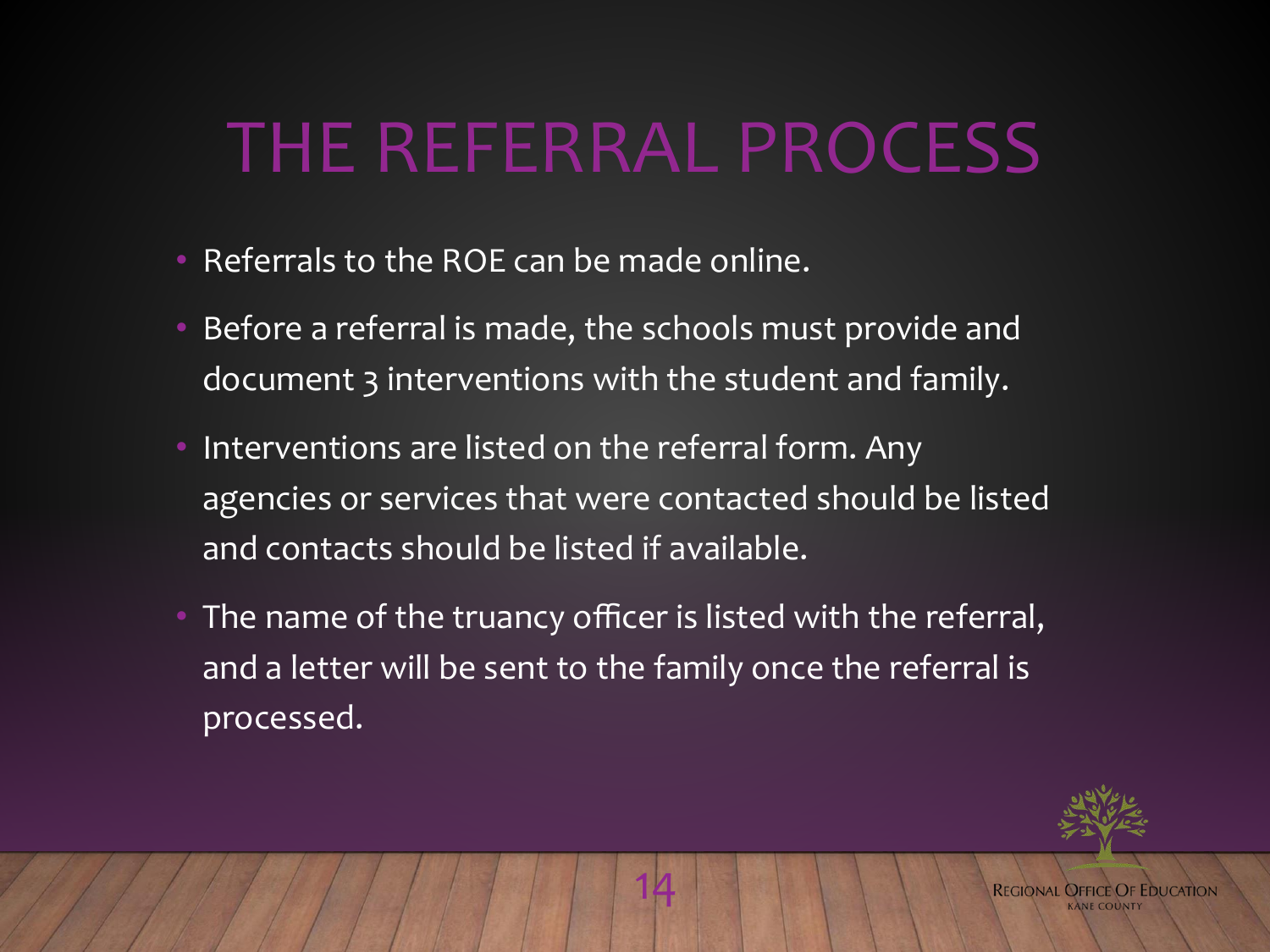#### TRUANCY REFERRAL FORM

| 74.116.25.114<br>Date<br># of Referrals to ROE<br>Schoo<br>$^{\circledR}$<br>2013-2014 Truancy<br>onna<br><b>First Name</b><br><b>Last Name</b><br>D.O.B.<br><b>Student's Name</b><br>Grade<br><b>Address</b><br>SIS#<br>City<br>Zip<br>Gender<br>Race<br>Parent/Guardian<br><b>Home Phone</b><br><b>Mother's Work Phone</b><br><b>Father's Work Phone</b><br><b>Emergency Phone</b><br><b>Names and Schools attending</b> |  |
|----------------------------------------------------------------------------------------------------------------------------------------------------------------------------------------------------------------------------------------------------------------------------------------------------------------------------------------------------------------------------------------------------------------------------|--|
|                                                                                                                                                                                                                                                                                                                                                                                                                            |  |
|                                                                                                                                                                                                                                                                                                                                                                                                                            |  |
|                                                                                                                                                                                                                                                                                                                                                                                                                            |  |
|                                                                                                                                                                                                                                                                                                                                                                                                                            |  |
|                                                                                                                                                                                                                                                                                                                                                                                                                            |  |
|                                                                                                                                                                                                                                                                                                                                                                                                                            |  |
|                                                                                                                                                                                                                                                                                                                                                                                                                            |  |
|                                                                                                                                                                                                                                                                                                                                                                                                                            |  |
|                                                                                                                                                                                                                                                                                                                                                                                                                            |  |
|                                                                                                                                                                                                                                                                                                                                                                                                                            |  |
| <b>Siblings</b>                                                                                                                                                                                                                                                                                                                                                                                                            |  |
| <b>Receives Special Ed Services</b><br><b>Marital Status of parents/guardians</b><br><b>Receives Bilingual Services</b><br>Language spoken by Parents<br><b>Receives Public Aid</b><br>Language spoken by Student<br><b>Homeless</b>                                                                                                                                                                                       |  |
| <b>Attendance Data:</b><br># of Days Absent                                                                                                                                                                                                                                                                                                                                                                                |  |
| <b>Suspended</b><br><b>Total Absences This Year</b><br><b>Excused</b><br><b>Unexcused</b>                                                                                                                                                                                                                                                                                                                                  |  |
| # of Times Suspended:<br># of Times Tardy:<br><b>Total Absences Last Year</b>                                                                                                                                                                                                                                                                                                                                              |  |
| Documentation of these interventions is necessary. Please put dates and comments in the notes area below.<br>The Illinois School Code requires schools to take measures to assist the student and his/her family in resolving an attendance problem                                                                                                                                                                        |  |
| <b>SCHOOL INTERVENTIONS -- TRUANCY:</b>                                                                                                                                                                                                                                                                                                                                                                                    |  |
| PHONE CALLS TO PARENTS<br>ARE ANY CURRENT PLACEMENTS PENDING?                                                                                                                                                                                                                                                                                                                                                              |  |
| <b>WARNING LETTERS TO PARENTS</b><br>CONFERENCES WITH PARENT(S)<br><b>HOME VISITS</b><br><b>STAFFING</b>                                                                                                                                                                                                                                                                                                                   |  |
| CONFEDENCES WITH STUDENT<br><b>OTHED ACENCIES INVOLVED.</b>                                                                                                                                                                                                                                                                                                                                                                |  |

15

REGIONAL OFFICE OF EDUCATION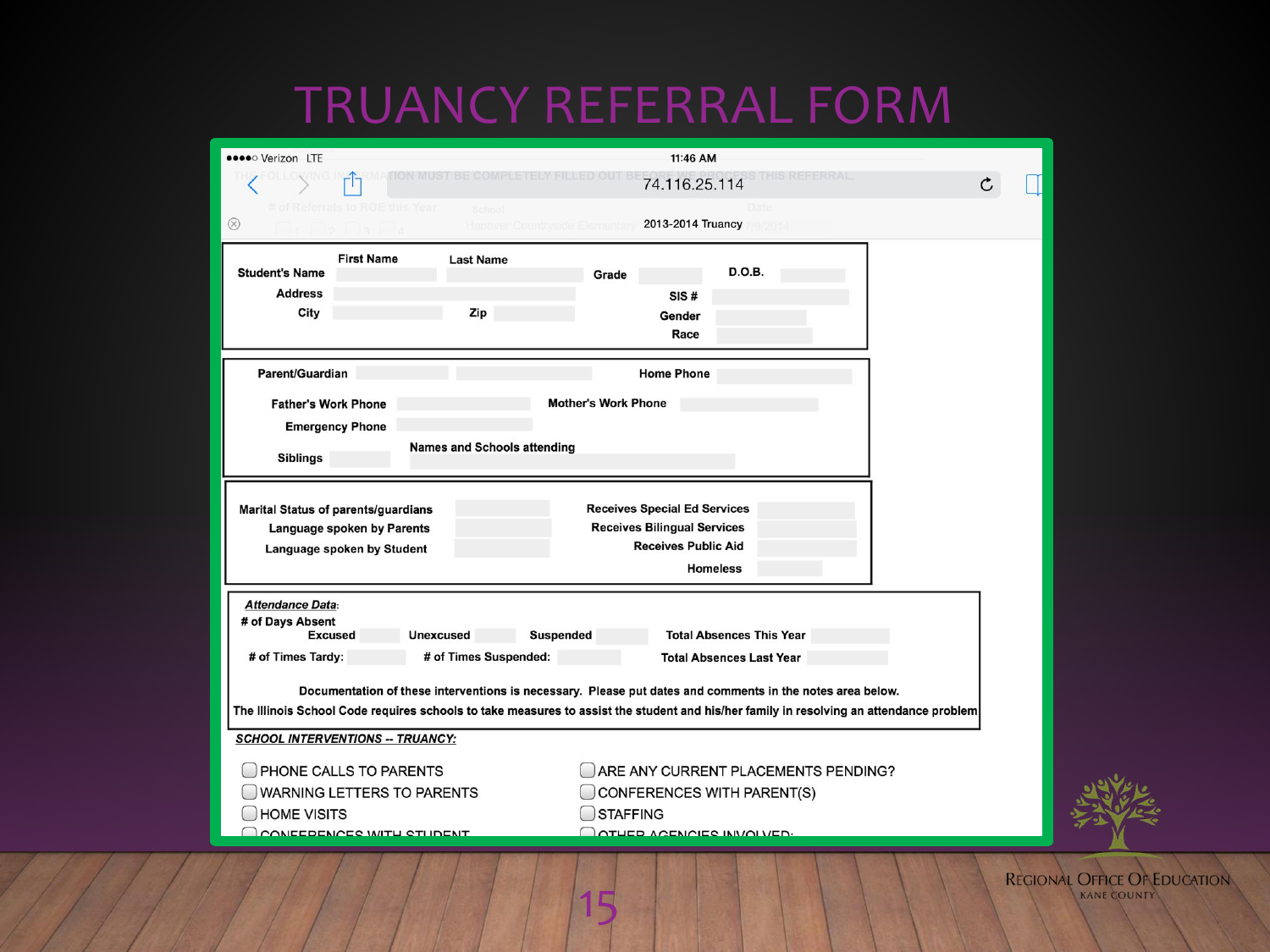# SCHOOL PERSONNEL

- Refer early- The process takes time!
- An administrator should approve/ sign-off on referrals to confirm interventions
- Look at trends and student's siblings/ family history
- Provide background insight into Minor's circumstances

- Medical Issues, home issues- transient students
- Provide Attendance and Academic Updates once students/ parents move on to Court

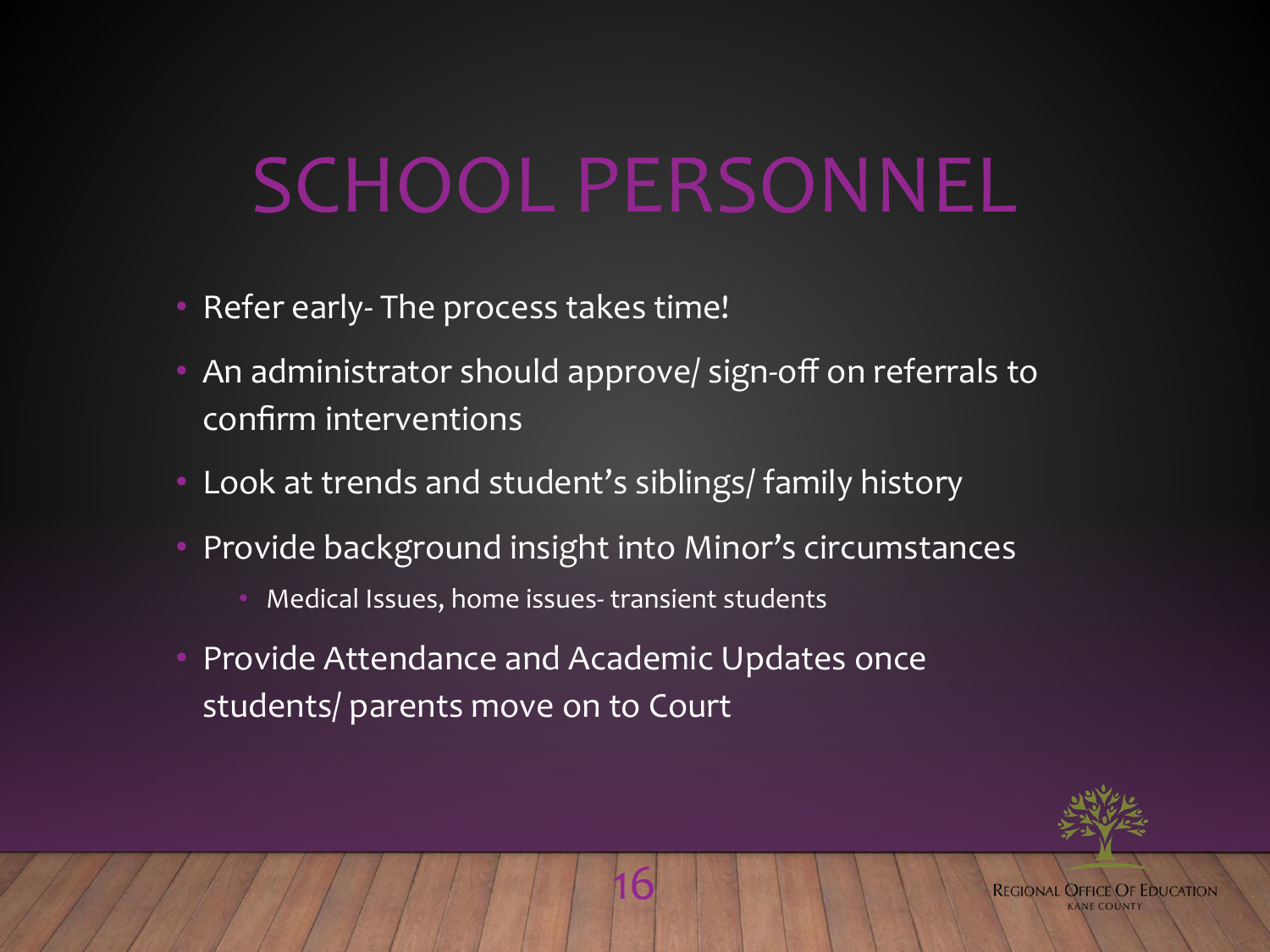#### TRUANCY INTERVENTION STEPS

- 1<sup>st</sup> Referral: Truancy letter is sent to the family
- 2<sup>nd</sup> Referral: School Conference- Individual Service Plan is created and Attendance Contract is signed.
- 3<sup>rd</sup> Referral: Regional Conference- Assistant Regional Superintendent certifies appropriate truancy intervention services have been provided



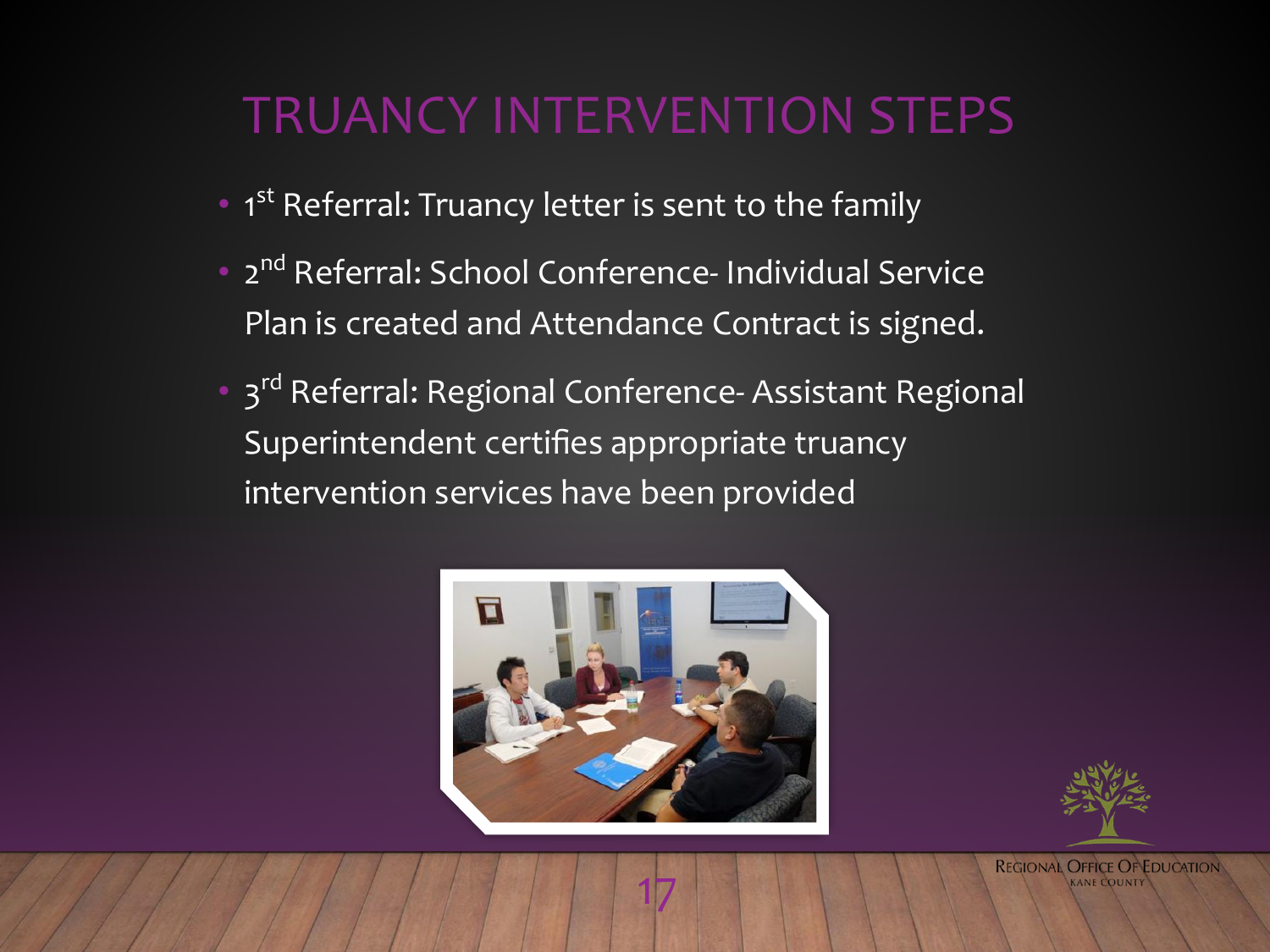## NOT SURE?

- •All referrals are reviewed by the Regional Office of Education and the State's Attorney's Office
- When in doubt, refer or feel free to contact your assigned youth outreach worker to screen a case

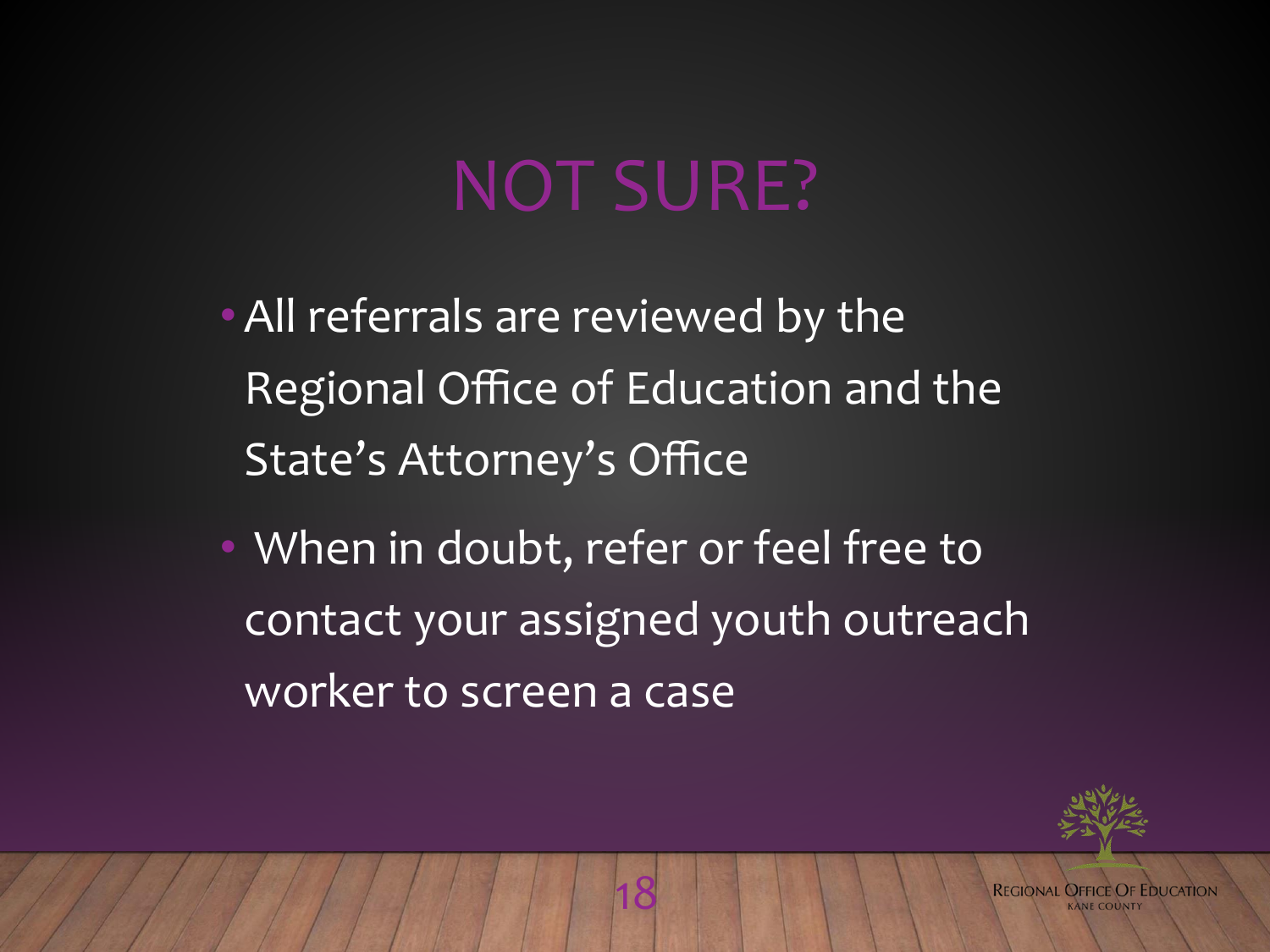### ROE INVOLVEMENT IN COURT PROCESS

- Pre-Court
	- Individualized Service Plan
	- Verify school use of interventions
	- Documentation is VERY important
- Court
	- Provide academic and attendance report to SAO
	- Obtain releases
- Post-Sentence
	- Facilitate Community Service/ Volunteer Work
	- Facilitate Counseling
	- Monitor Attendance
	- Monitor compliance with any other terms



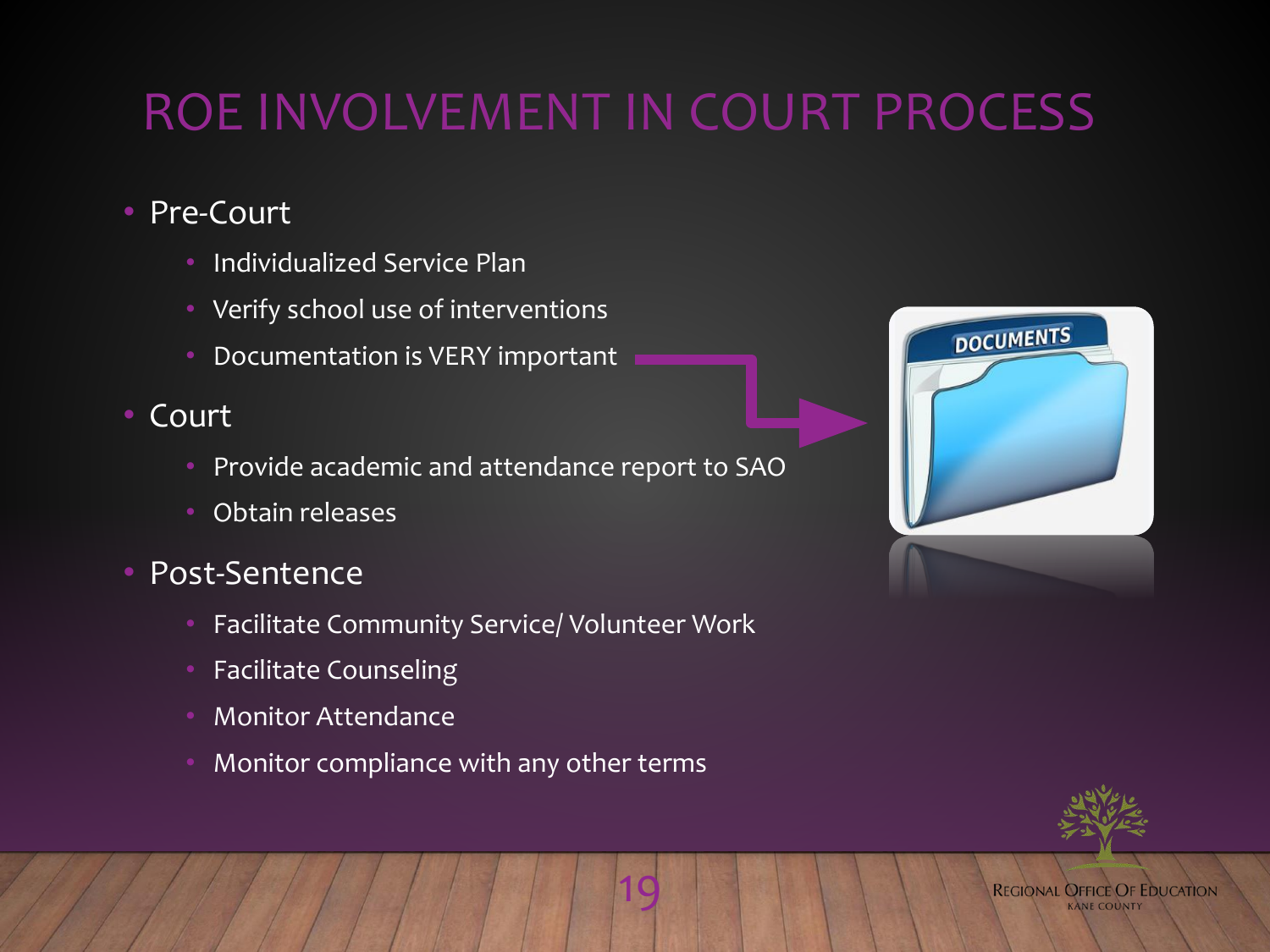#### STATE'S ATTORNEY'S OFFICE ROLE

- Screening to determine if there have been enough interventions to warrant a court case
- Prosecute parents and minors
	- **Parents** 
		- Class C Misdemeanor
		- Possible Consequences
	- **Students**



- Truant Minor in Need of Supervision–Juvenile Court Act
- Outcomes: Volunteer Work, Fine, Driver's License, Counseling

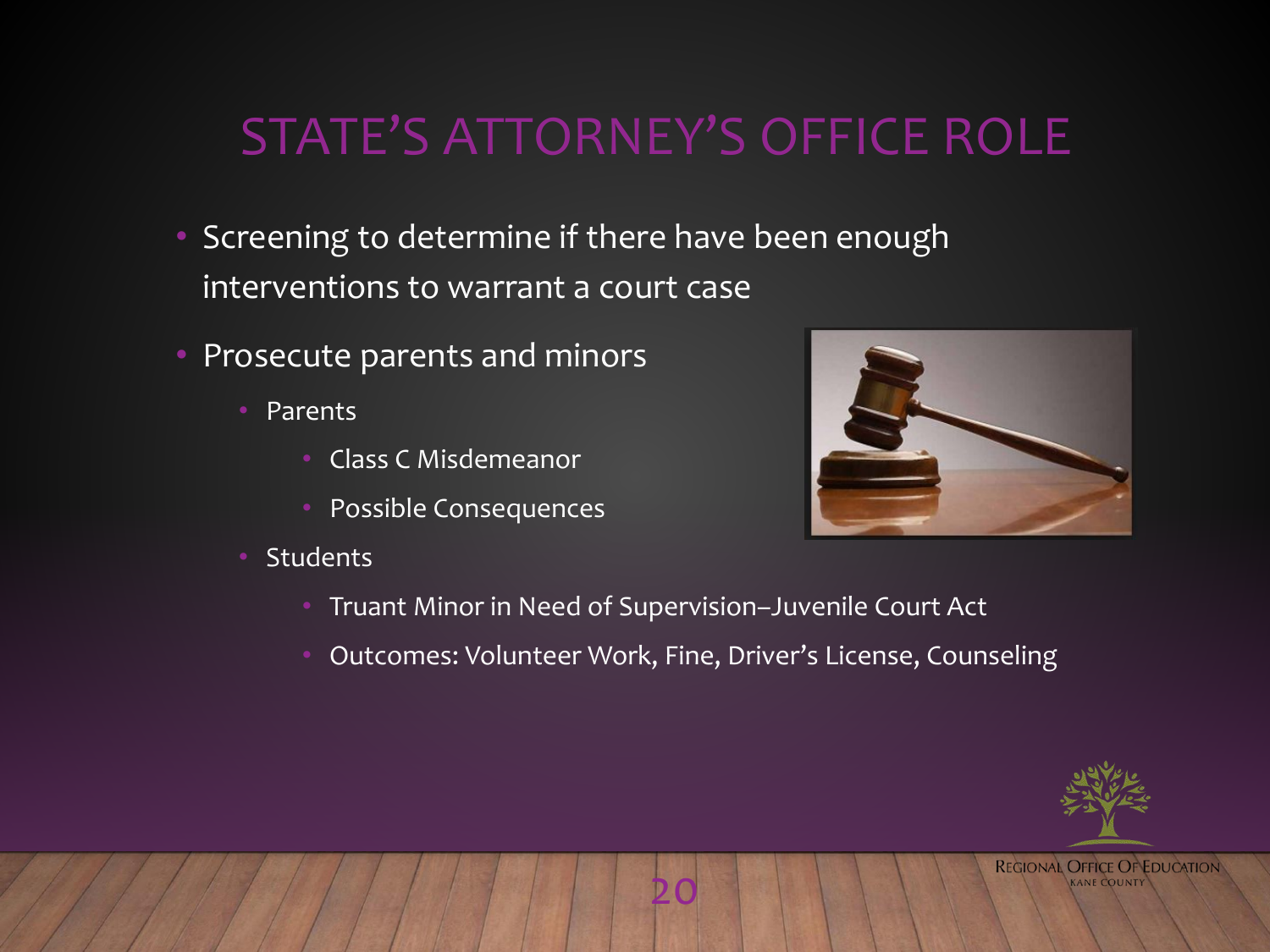## AT COURT

- Parents and Minors in front of the same Judge
- Accountability
	- Inquire about school performance
	- Address any behavior issues
	- Attendance during the period between court dates
- Support
	- Address any issues voiced by minor
		- Provide direction towards resources if need be
	- Positive Reinforcement less appearances
	- Consequences Fines, drivers license, counseling, school attendance.

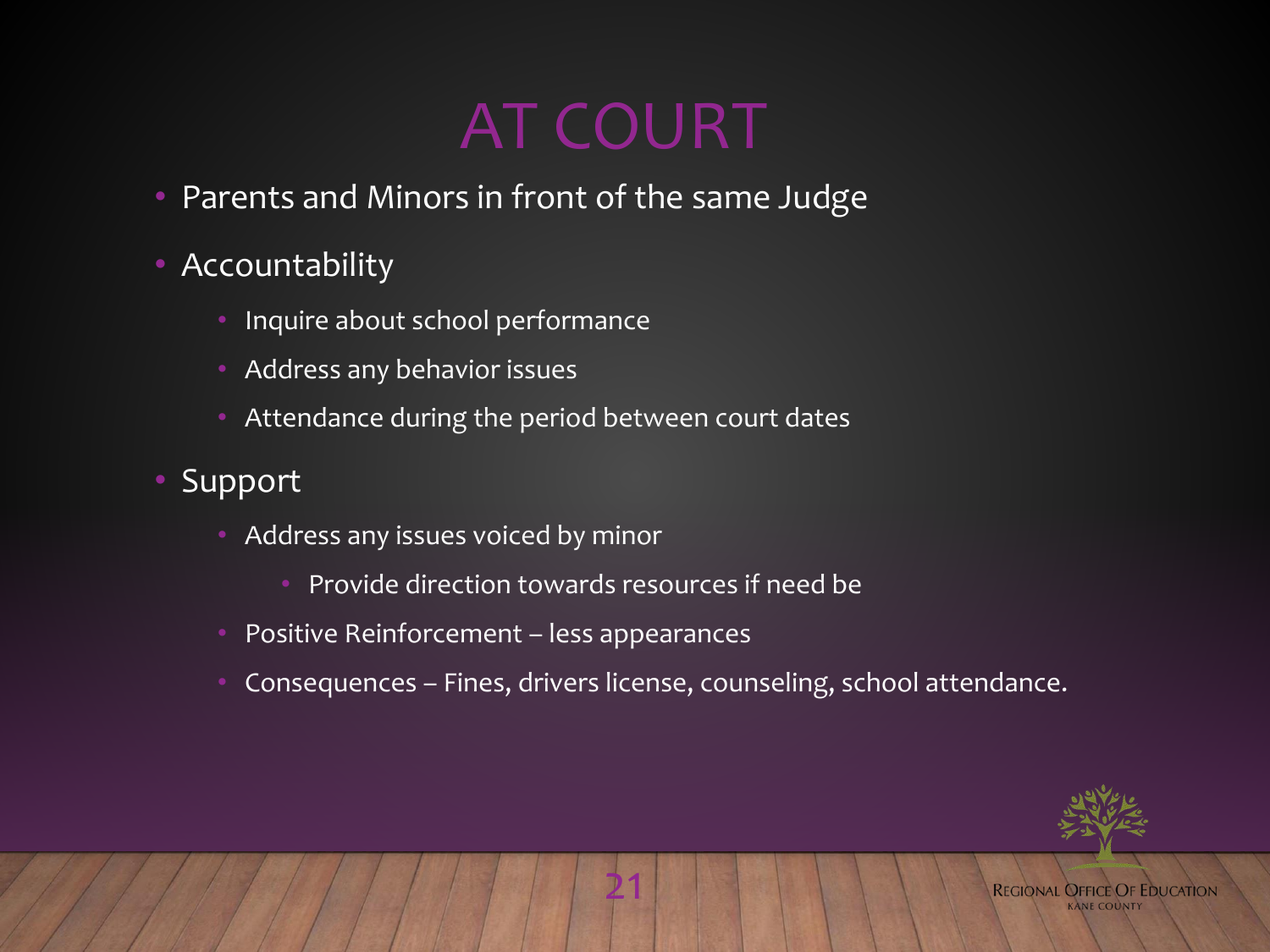# ORDER OF PROTECTIVE

- Court order in parent's name
- Requires parents to do certain things
- Can include:
	- Having reliable transportation to/from school
	- Having reliable transportation to/from counseling
	- Participating in family counseling

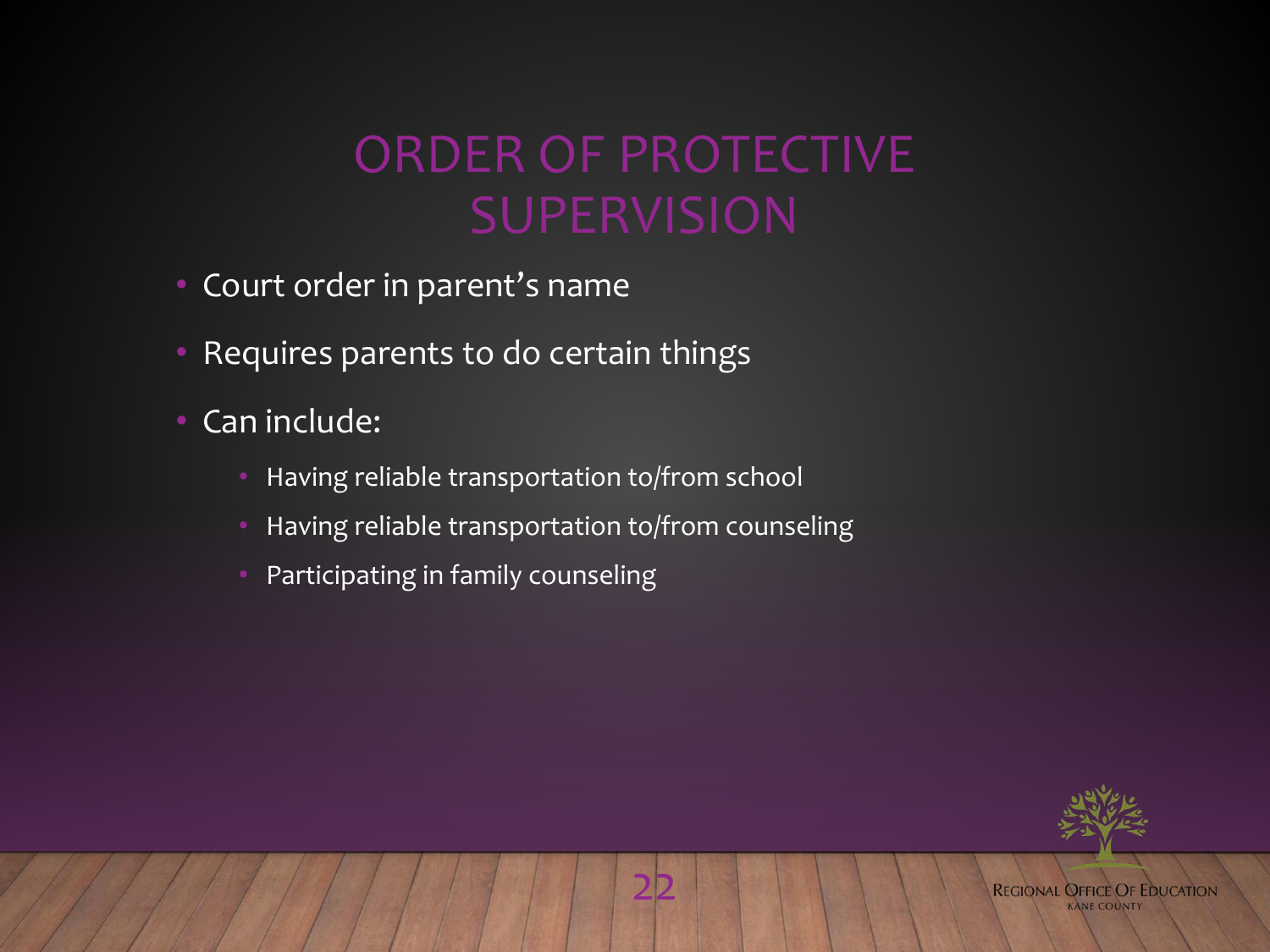#### **BENEFITS**

- Truant Minors Under Supervision may be court ordered to stay in school past the dropout age (17)
	- New GED is very difficult
	- Lots of scam virtual schools confuse student/parents
- Get students to school
- Cooperative effort between stakeholders
- Better utilization of resources already in place
- Professional monitoring while in court process
- More pressure on parents to cooperate